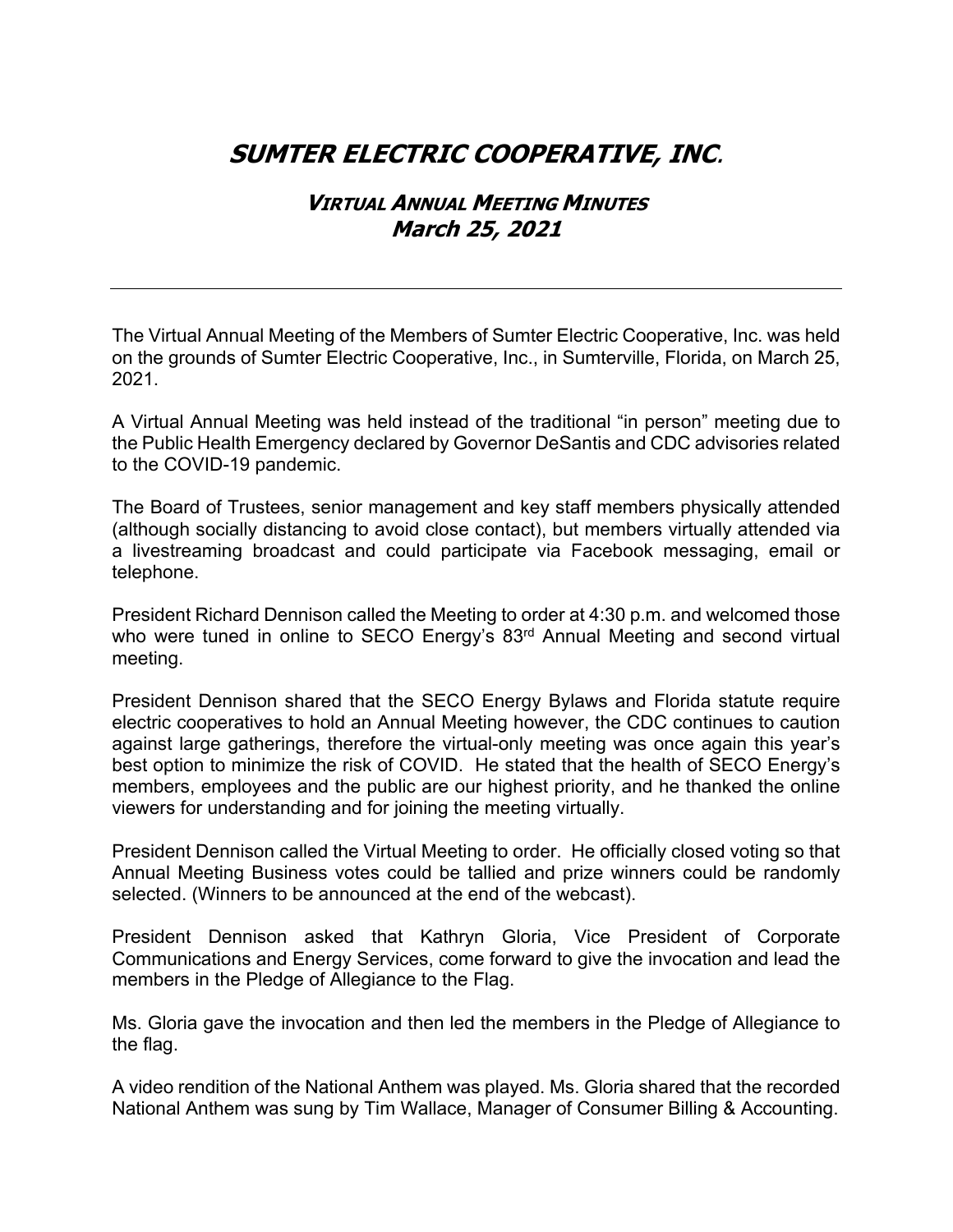Ms. Gloria introduced the following Trustees:

Richard Dennison, President, District 4 Jerry Hatfield, Vice President, District 9 Gerald Anderson, Secretary-Treasurer, District 3 Scott Boyatt, District 1 Joyce Anderson, District 2 Ray Vick, District 5 Michael Muffett, District 6 Joseph Kusiak, District 7 William James, District 8

Ms. Gloria also introduced the Cooperative's Chief Executive Officer, James Duncan, the Cooperative Attorney Scott Gerken and the Executive Administrator for the CEO and Board Nora Brown.

Ms. Gloria also introduced District 9 Trustee-Elect Morgan Hatfield.

Ms. Gloria then invited Board President Dennison back to the podium to Chair the meeting.

President Dennison appointed Nora Brown as Recording Secretary.

President Dennison then called Secretary-Treasurer Gerald Anderson to the podium.

Secretary-Treasurer Anderson read the Certification which stated that between the dates of February 12, 2021 and March 15, 2021, he had mailed to each member of the Cooperative with their electric bills, a notice of the Annual Meeting of the Members of the Cooperative, March 25, 2021, by depositing such notice in the U.S. mail.

President Dennison thanked members for joining the meeting, again stating that Florida cooperatives are required by statute to hold an Annual meeting.

He shared that during the meeting the cooperative is required to meet a quorum in order to conduct official business, and that with the help of a Bylaws revision the members passed two years ago, achieving a quorum was now more efficient and inclusive as we can now count member participation in voting on Annual meeting business electronically, by phone, in person or by mail as part of the quorum.

He shared that member voting participation had helped SECO to achieve a quorum this year even under a COVID-cautious environment and with a virtual Annual Meeting. He again thanked the members who cast their votes.

He advised that every member who voted is entered in the prize drawing and to stay tuned until the end of the meeting for the prize drawing.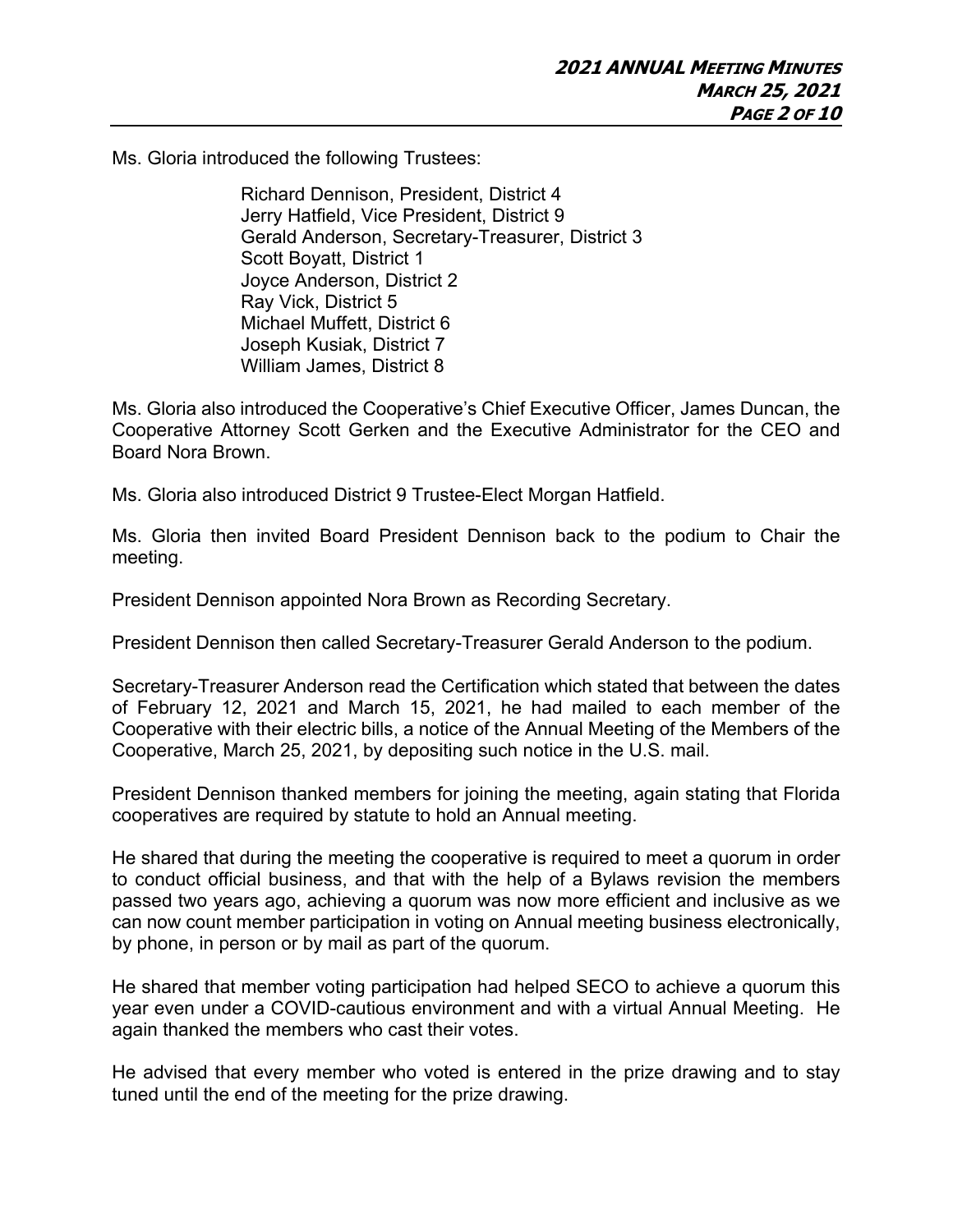President Dennison then stated that on behalf of the entire SECO Board, he wanted to thank the membership, stating that the nine-member Board of Trustees is elected by the membership.

President Dennison explained that the Board sets the policies and approves the budgets that guide the Cooperative, and that CEO Jim Duncan along with his Senior Staff manage the Cooperative under these policies.

He stated that SECO's goal is to provide the members with affordable, reliable energy for years to come.

In closing, he shared that the members would hear from CEO Jim Duncan with a "state of the company" address to the virtual membership.

President Dennison then introduced CEO Jim Duncan.

CEO Duncan welcomed the members to SECO Energy's 83rd Annual meeting and SECO's 2<sup>nd</sup> Virtual Annual Meeting.

CEO Duncan stated that with the continued COVID-cautious environment, we decided to once again this year hold the meeting virtually for the wellbeing of our members, guests and employees.

He thanked the thousands of members who voted online, by mail or on the phone - and stated that they might just win one of the 100 great prizes that are up for grabs. He advised the members that the prize winners would be announced after the presentation and that a full list would be published at SECOEnergy.com.

He invited those tuning in virtually to reach out to us today with questions or comments via our special email address, phone number or by Facebook. He shared that there are employees standing by to interact with members, and to respond to questions.

CEO Duncan spoke about the theme of the Virtual Annual Meeting – "Just Business" stating it ties in perfectly with this year's virtual meeting presentation.

He shared that though we miss the days of our large on-site meetings and the fellowship with our members, a virtual format is our best option.

CEO Duncan then, following a yearly tradition, stated he would like to pay tribute to our members who have served or are serving in the various branches of the military.

A video played with the flag for each branch of service shown on the screen and a small portion of the theme song for each branch of service was played.

CEO Duncan thanked all for their service – past or current.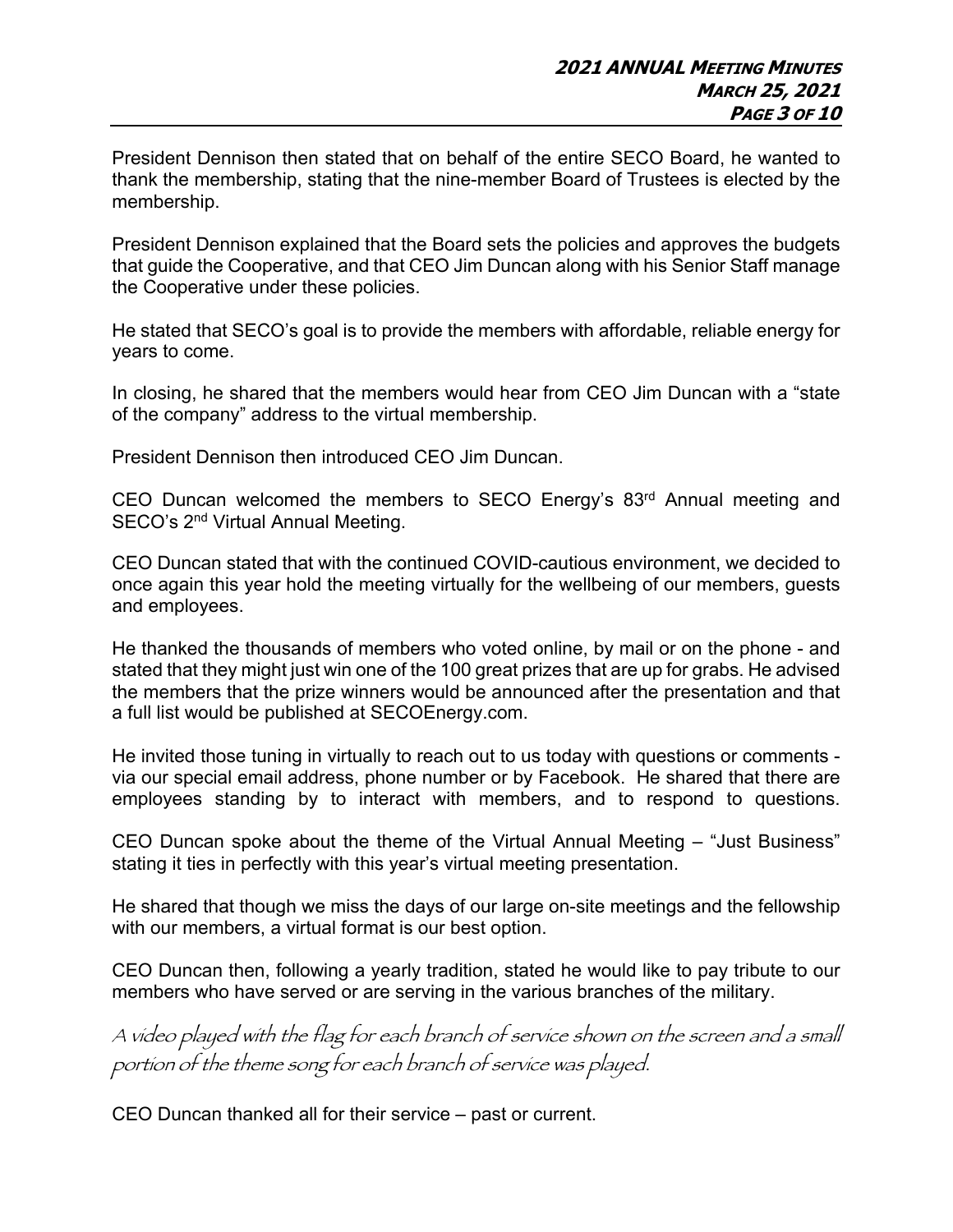He also asked that the Lake Weir High School Jazz Band be recognized for their renditions of the service branch theme songs.

Then he asked that everyone recognize the dedicated first responders who have worked hard during the pandemic to keep our medical facilities functioning. He shared that local law enforcement, fire and rescue personnel, EMS and others who serve in first responder roles have difficult duties, and extended gratitude to those who serve our cooperative and our membership in the name of public and personal safety.

He also asked that we recognize retired or active law enforcement officers, corrections officers, firefighters, dispatchers or EMS personnel.

CEO Duncan shared (on a more personal note) that the day was bittersweet for him – and that earlier this year he announced his plan to retire from SECO Energy in January 2022, making this his last Annual Meeting as CEO.

He went on to share that after 42 years the decision to retire was a difficult and emotional one, and that he and his wife Connie, who have been married 53 years, are looking forward to more vacations, scuba diving and family time with their sons and grandchildren.

He shared that he began his career with SECO in 1979 as Director of Accounting and Finance, and at that time SECO was known as Sumter Electric Cooperative and the meter count was only 37,000.

He went on to say that from 1979 to 1990 when he was promoted to CEO, Central Florida experienced a steady amount of growth, and with new members joining at a fast pace the meter count grew to 66,000.

CEO Duncan shared that SECO celebrated reaching 100,000 meters in 1999, and the 200,000 meters milestone in 2017. He shared that as of year-end 2020, SECO Energy served 216,477 Central Florida homes and businesses and that it was quite possible that we would see 220,000 meters by year-end.

He stated that during his three-decade tenure as CEO he had experienced unprecedented growth in our service area, sharing that currently our member count makes us the third-largest cooperative in Florida and the seventh largest in the nation.

CEO Duncan shared that the national median size of an electric cooperate is between 15,000 and 20,000 members and they never experience the level of growth we have grown accustomed to.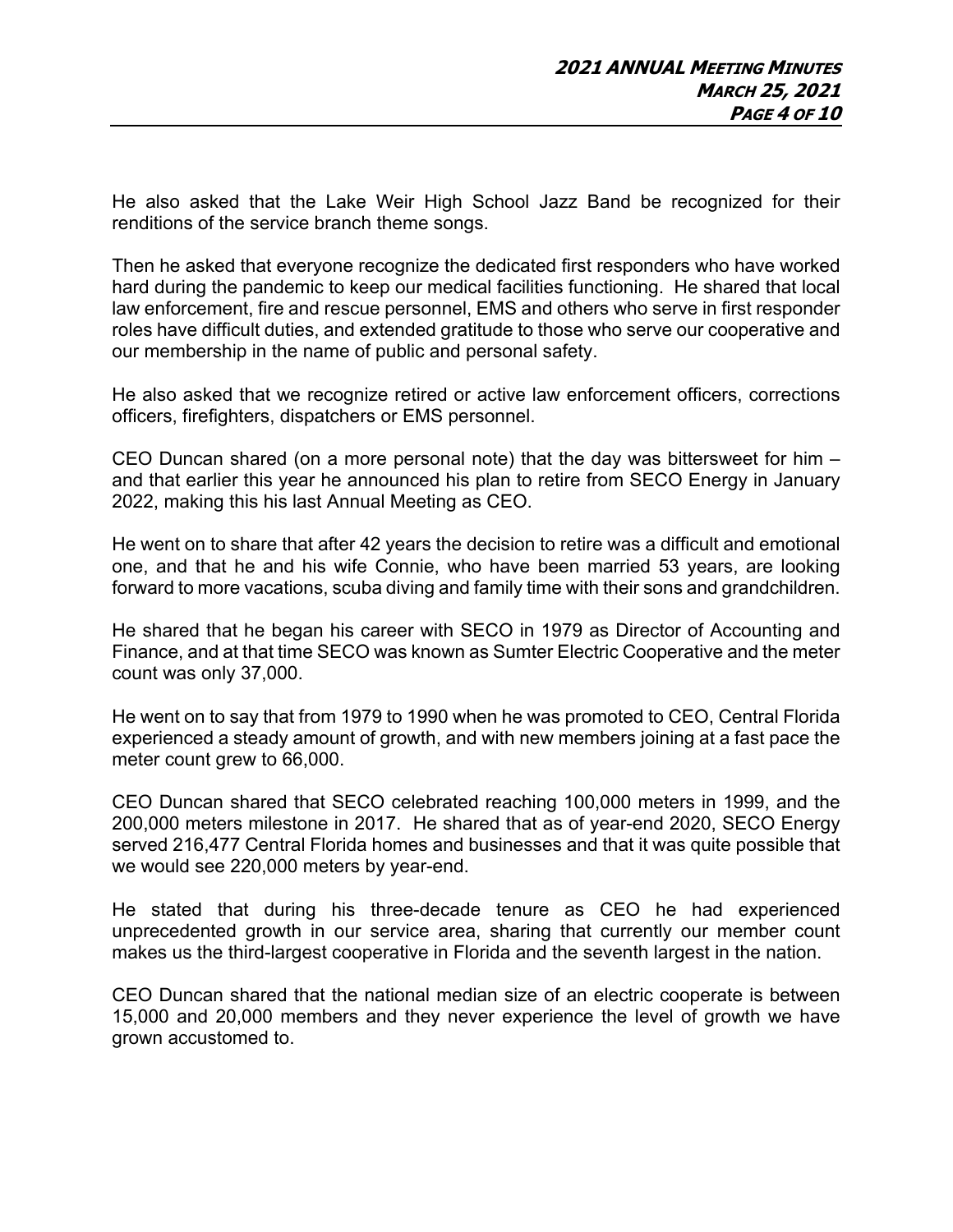CEO Duncan went on to say that SECO Energy has celebrated a number of customer satisfaction wins that gained national recognition in recent years and that some of his proudest moments as CEO came when SECO won three coveted J.D. Power awards in 2015, 2016 and 2017. He shared that our scores those three years topped all utilities in the nation that were surveyed.

He also shared that in 2020 SECO upheld its position as a customer satisfaction leader in the American Satisfaction Index with a score of 91, which is phenomenal in the energy industry. He shared that IOUs and municipal utilities averaged 72 and all co-ops averaged 73.

CEO Duncan shared that SECO is a winner when we compare our ACSI score of 91 to Amazon's 83, Lexus' 82, Home Depot's and Lowe's at 78, Bank of America's 75, and our score even beat Chick-Fil-A's 84!

CEO Duncan went on to discuss reliability stating that due to the hard work of our Board, Staff and employees much has changed during his three decades as CEO, reminding members that back in the day the company was referred to as "Sometimes Sumter". He shared that during that time not only was our reliability somewhat marginal, our rates were some of the highest in the state.

He shared that during his tenure as CEO, collectively we have dramatically improved members' service reliability through increased investments in our electric infrastructure and a strengthened vegetation management program.

He also shared that one measurement of reliability in the energy industry is the System Average Interruption Duration index or the average minutes of interruption per member during the year, and that for year-end 2020 the average outage duration was 69.84 minutes and that the number of times a SECO member's service was interrupted was only 1.19. He stated that these outage indexes have shown significant improvement over the last decade.

CEO Duncan, changing topics, stated as we look toward summer SECO is Storm Ready and prepared for the upcoming 2021 Atlantic hurricane season which begins on June 1.

He shared that last year's storm season set a record with the number of named storms and that thankfully we simply got lucky last year. He urged members to prepare for hurricane season and advised them to watch for the pre-hurricane season tropical forecast to be released in early April.

CEO Duncan also shared that the National Weather Service announced it would begin its daily Tropical Weather Alerts on May 15 (two weeks before the start of hurricane season) because each year, named storms seem to crop up a little earlier in the season, sharing that in the last six hurricane seasons a named Atlantic storm has formed in May.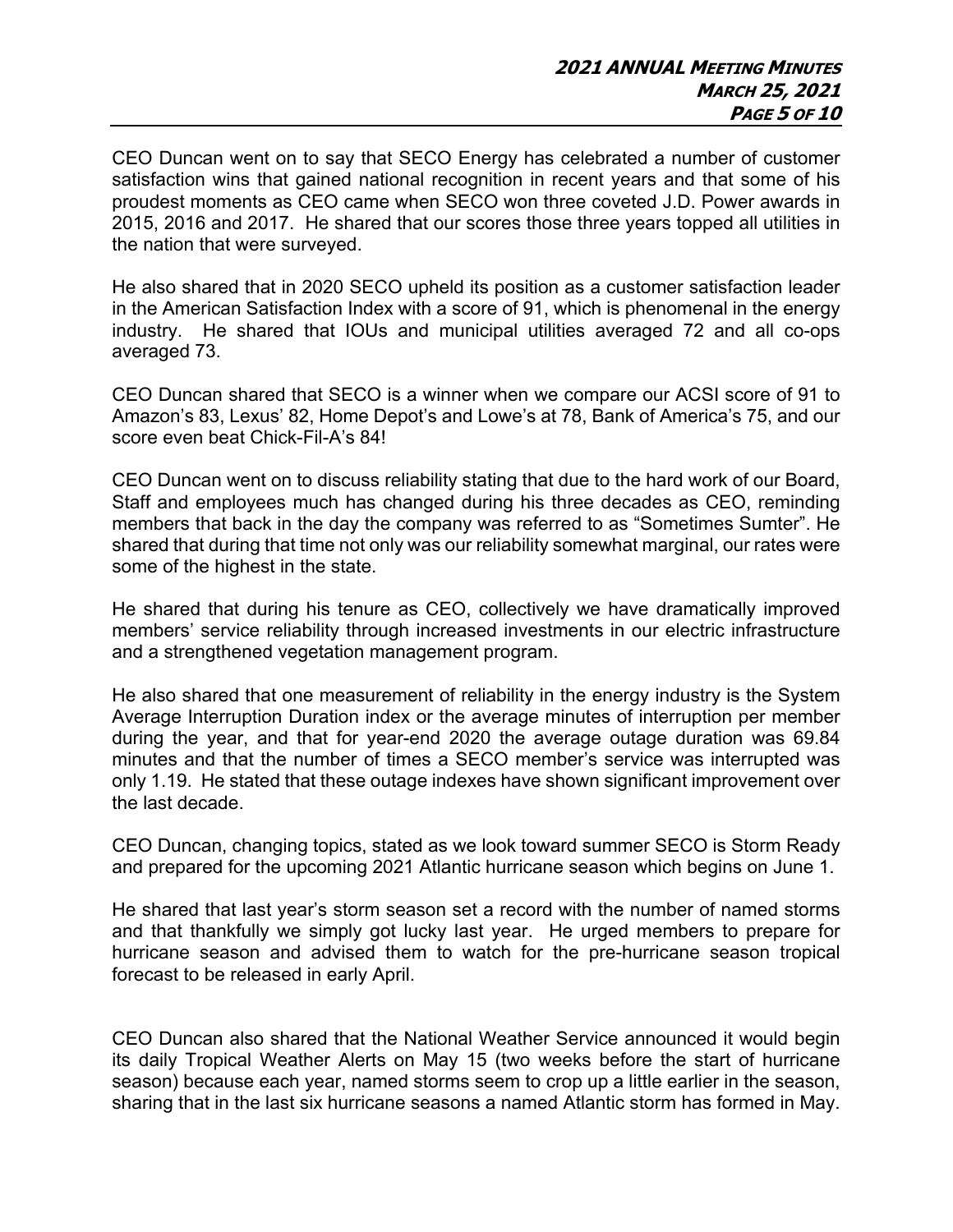At this point a video was played to help members understand being Storm Ready.

CEO Duncan shared with members that StormCenter is user-friendly and available 24/7 using a smartphone or tablet and asked that members make sure to enroll in outage notifications. He went on to say that if an outage is detected at your location, StormCenter will proactively notify you by email, text or voice message or all three based on your enrollment preferences. He shared that you can also set "Do not disturb" times, and that members can enroll for notifications by visiting SECOEnergy.com and choosing StormCenter on the menu.

He shared that members could call anytime to report a new outage or get details on the status of an existing outage, both by using our IVR virtual assistant Electra.

Changing topics to employee recognition, CEO Duncan stated that in his 42 years at SECO he has been honored to work with the best employees in the energy industry. He said that our 400+ employees are world-class representatives of the cooperative purpose in providing exceptional customer service to our members. He stated that when he retires it will be the great employees he will miss most.

He stated that last March, because our employees are our greatest asset and are all essential workers, we decided quickly to take precautions to protect our employees from COVID-19 risk. He shared that many employees who could work remotely were allowed to do so from home and that crews who worked together stayed on the same shift to prevent cross-location exposure. He shares that these changes worked quite well, and employees continued to be productive even during a pandemic and that he saluted the employees' commitment to member satisfaction, hard work and dedication.

Next CEO Duncan paid tribute to and thanked our Trustees for the roles they play in making this company as good as it is. He also acknowledged our newest Trustee-elect Morgan Hatfield, sharing that she will officially begin her role at the March 29<sup>th</sup> Board meeting.

CEO Duncan also wished a fond farewell to Trustee and Board Vice President Jerry Hatfield, sharing Trustee Hatfield has served as Board President, Vice President and Secretary-Treasurer among other duties. CEO Duncan asked that Trustee Hatfield come forward to accept a plaque in honor of his twenty-one years of service. President Dennison also stepped forward and presented the plaque to Trustee Hatfield. Those present applauded Trustee Hatfield for his dedicated service. Trustee Hatfield thanked the Board and the membership.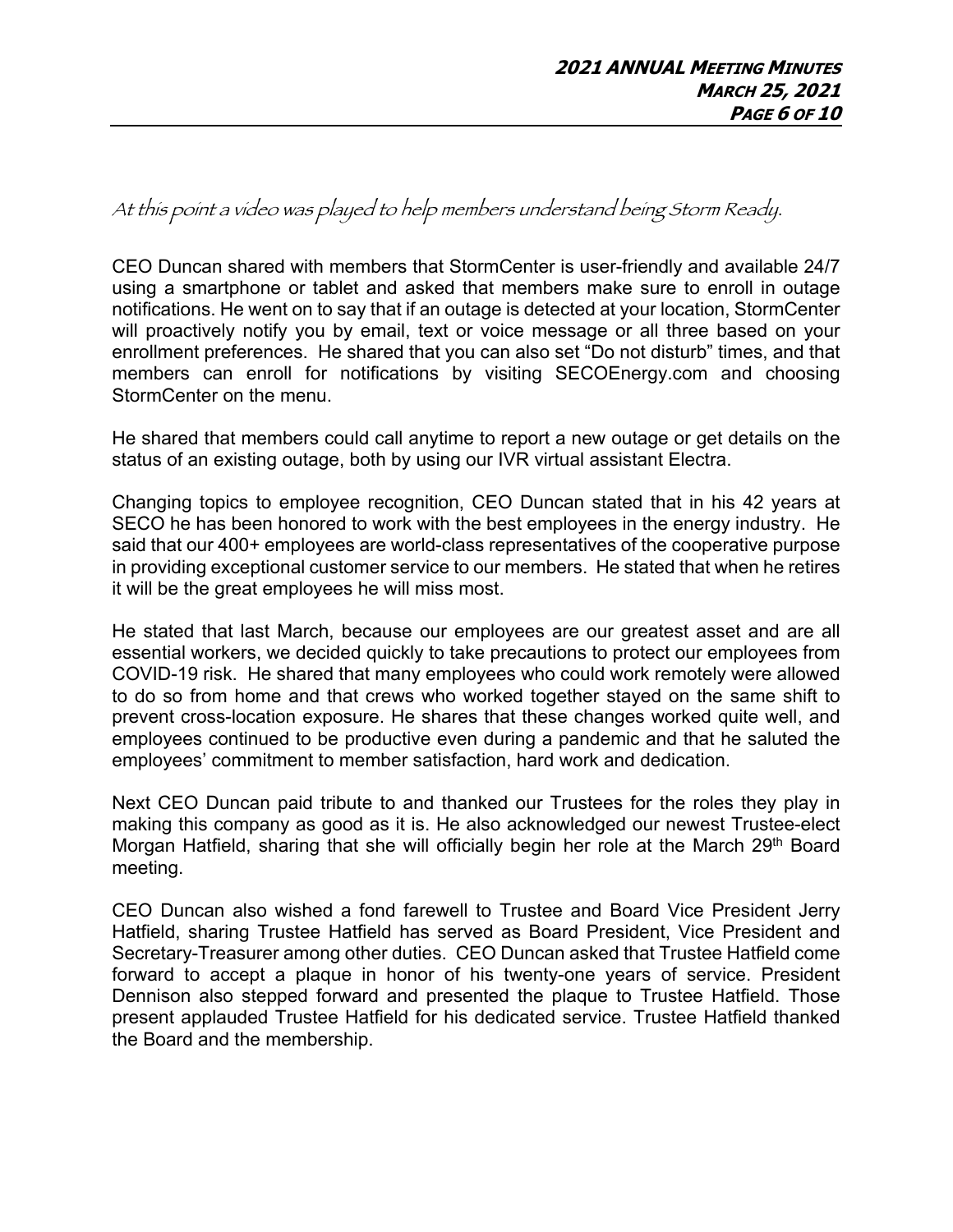CEO Duncan went on to share that at his first Annual Meeting as CEO in 1991 he mentioned that his focus would be on his version of the Three R's – Rates, Reliability and Responsibility and that 31 years later they are still his and the cooperative's focus. He shared that he felt that this is because of an extremely successful Senior Staff, working so hard to stay focused on those three R's, and stated that he would like to introduce the Senior Staff. (*His introductions are detailed below)*

He stated that the members previously met Nora Brown, she is the Executive Administrator for the CEO and Board, who has the challenging job of keeping the CEO and the Board in line at all times, and that she does a marvelous job.

He also stated the members also already met Kathryn Gloria our Vice President of Corporate Communications & Energy Services, and that obviously her title says she is responsible for communicating to you and the world and she does a very very good job of that.

Gene Kanikovsky is our Chief Financial Officer, his job is to keep a tight rein on the dollars that our members provide us with their rates, and he does an extremely good job of that.

John LaSelva, our Vice President of Operations, has the challenging job of building our system, maintaining our system and putting it back together when storms bring it down. John is one of the best in the industry at that and has really represented you well.

Gregg Morrell, our Vice President of Corporate Services & Human Resources. His title isn't quite fully descriptive, he is responsible for all of our assets - our people, our vehicles our buildings and grounds and he does a very good job of managing all of that.

And finally, last but not least, our newest Vice President Mike White, our Vice President of Engineering, his job and his team's job is to design a system capable of providing the service we are trying to provide and to continually monitor the performance of our existing system to see where improvements can be made.

CEO Duncan stated that collectively those folks are a major reason why SECO is as successful as it is. Each of those senior leaders plays a key role in managing our work force and controlling costs.

CEO Duncan went on to say SECO's financial health remains excellent, even after an unprecedented 2020, and that due to COVID-related issues from early March through September, we suspended disconnects for non-payment, waived all late fees and offered payment extensions outside of our normal parameters – clearly those had an impact on financials.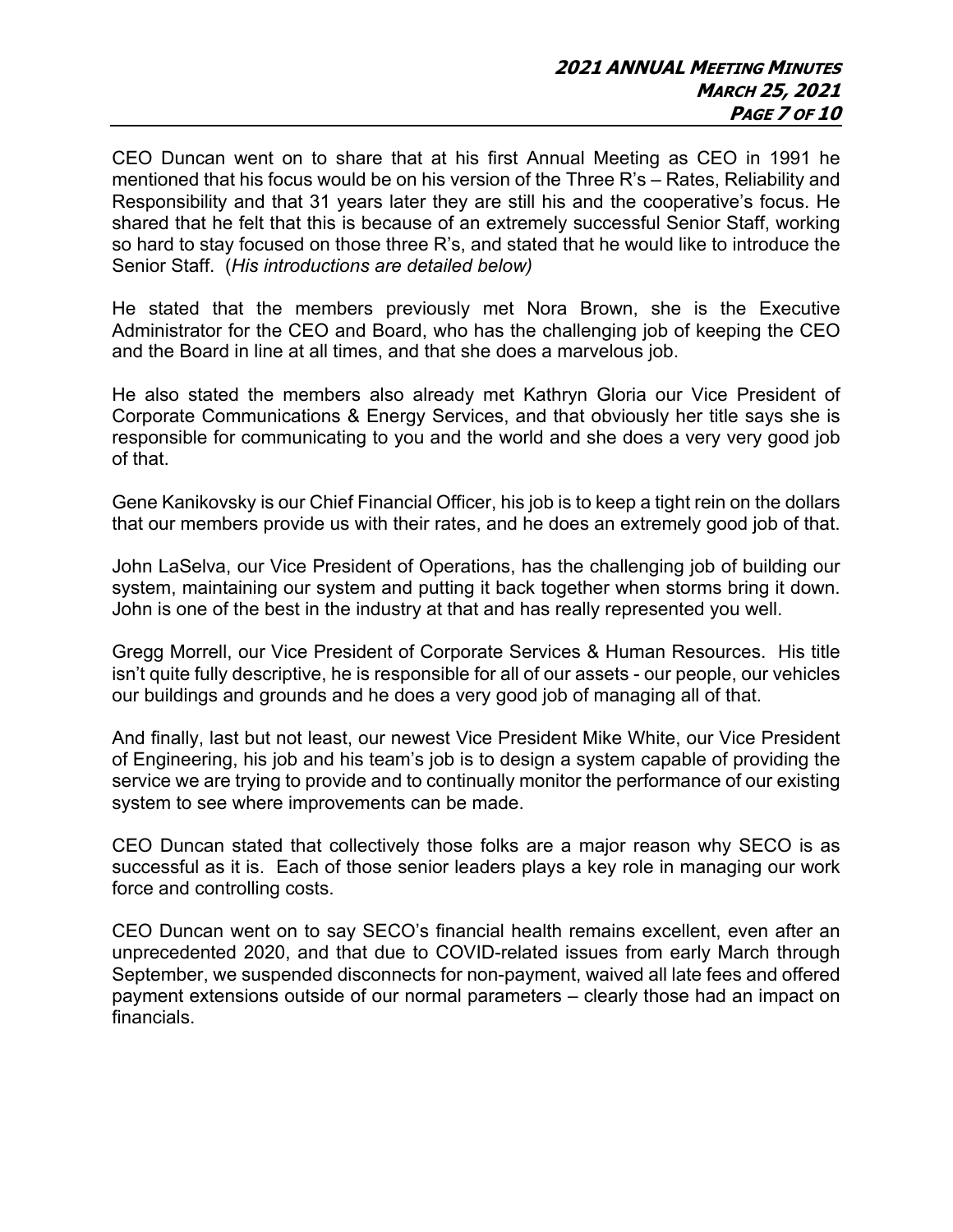He stated that more of our members stayed home last year and it contributed to increased residential kilowatt hour sales – last year SECO members consumed 3.54 billion kilowatthours which is an increase of 167.6 million kilowatt from 2019.

He shared that the growth and uptick in new construction in residential, commercial and industrial accounts demonstrate the ongoing need to maintain existing facilities and expand to meet the increased power demand to promote reliable service while controlling costs to keep rates affordable.

CEO Duncan shared that total expenses – excluding purchased power for 2020 – equaled \$141.2 million, which was under budgeted by about \$3 million.

He went on to say that at the end of 2020, our total investment in our electric facilities was quickly approaching the \$1 billion mark at \$955.9 million and predicted that our Total Utility Plan investment will surpass the \$1 billion mark in the next 12-15 months.

CEO Duncan stated that without question, your electric service is supported by a large, robust and well-maintained infrastructure that distributes power generated by our wholesale power provider, Seminole Electric Cooperative. He further stated that Seminole's portfolio is changing and has been changing over the last few years and that it is important to note that Seminole has taken steps in recent years to begin shuttering a coal unit, produce more power from natural gas and enter into purchased power arrangements for a higher mix of renewable energy in its portfolio.

He then moved on to the subject of solar power stating that members' interest in solar power remains high and that SECO is an excellent resource for members who want to reduce their utility-supplied power use by investing in solar systems. He further stated that our net metering approach (approved by the PSC) doesn't subsidize solar investors at the expense of members who don't feel that solar is a viable financial investment.

CEO Duncan shared that SECO has more customer-owned installations in our service territory than any other co-op or municipal utility in the state except JEA in Jacksonville and that currently we have about 2,300 members who have invested in solar and are interconnected with SECO's electric system.

He shared that members interested in solar can begin their research on SECOEnergy.com, where we have expanded the solar section of our website to include interactive technical resources and solar facts.

CEO Duncan then went on to speak about the emerging trend in our area in the increasing number of electric vehicles (EV) on the road. Members who already own an EV or who are interested in purchasing one have inquired about charging their vehicles during offpeak hours for a reduced rate. He shared that in order to make this possible on a wide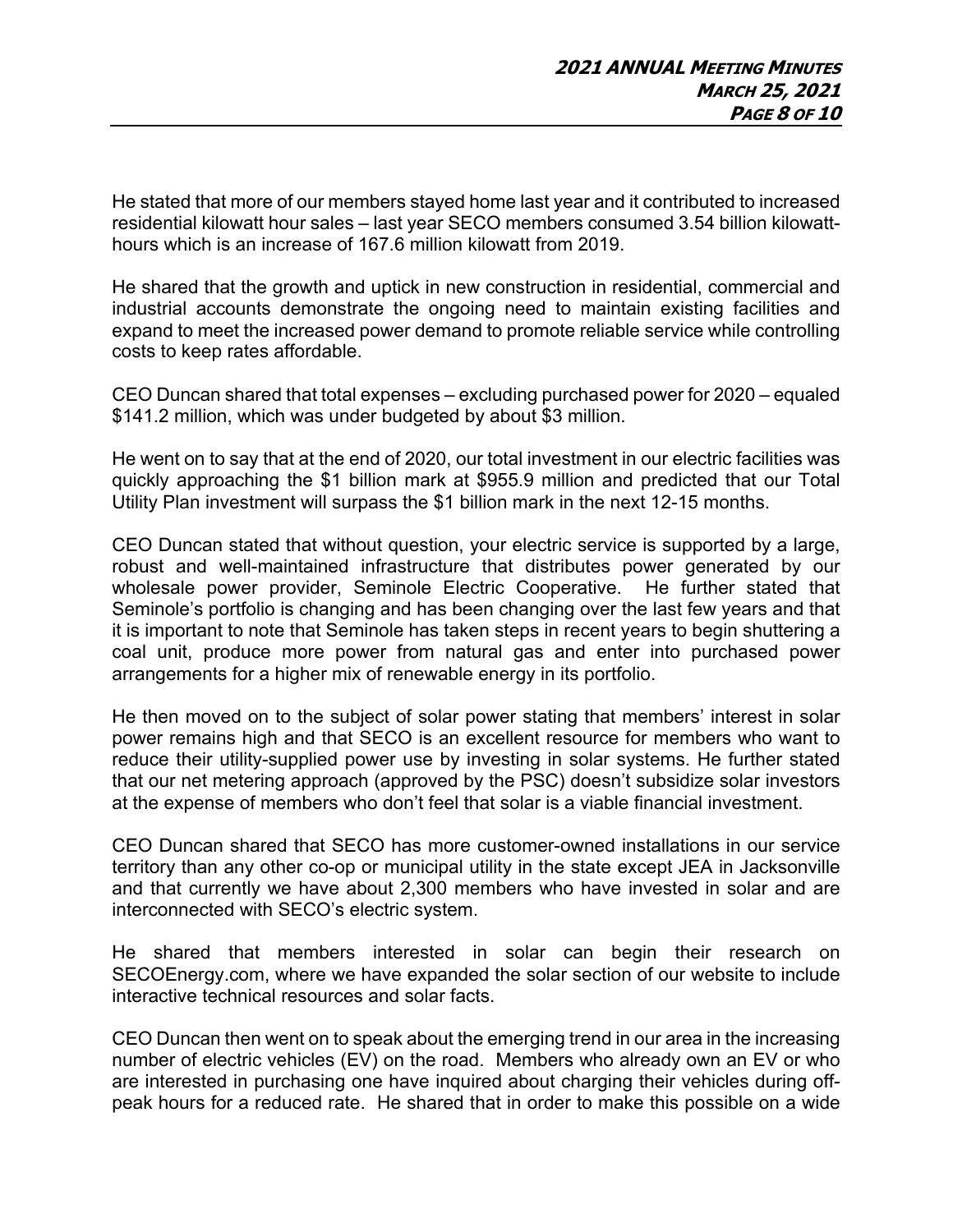scale, we must first invest in a systemwide advanced metering infrastructure – better known as AMI or smart metering. He asked that if a member has interest in EVs to let us know so we can gauge the volume of interest in advance.

He went on to share that SECO began an AMI pilot project in November for our 6,300 members enrolled in prepaid service as these meters had reached end of life and required an upgrade to function with 5G technology.

CEO Duncan also shared that the Board had approved that purchase of Honeywell AMI meters as a replacement and that this pilot will give us the opportunity to collect data and examine the results before launching an AMI system across our service area.

He also shared that at the next Board meeting, we will be recommending another AMI pilot with a different brand of meters, which if approved, will begin shortly to ensure that SECO makes the right choice for a systemwide AMI deployment in the coming years.

CEO Duncan stated in closing remarks that he had always envisioned his final Annual Meeting address to be with a large crowd of members gathered here today in person. Unfortunately, that isn't the case.

CEO Duncan stated that he appreciated our members joining us and participating in the co-op governance process and asked that members stay tuned to hear the prize winners announced after the official business is completed.

CEO Duncan then asked Cooperative Attorney Scott Gerken to come forward and announce the voting results.

Attorney Scott Gerken took the podium at this point and stated that, as Mr. Dennison and Mr. Duncan had referenced, a member-approved Bylaws change now gives SECO the flexibility to conduct electronic and by mail voting on Annual Meeting business. The two items members voted on this year are a Bylaws Revision and the 2020 Annual Meeting Minutes.

He shared that voting had been closed at 4:31 p.m. as the meeting began today and that he had certified the voting results.

Attorney Gerken stated that the member votes for the most recent Board-recommended, Bylaws Revision were as follows:

4,263 Voted YES 93 Voted NO 220 Abstained.

Attorney Gerken stated that based upon the votes the Bylaws Revision was overwhelmingly approved by the membership.